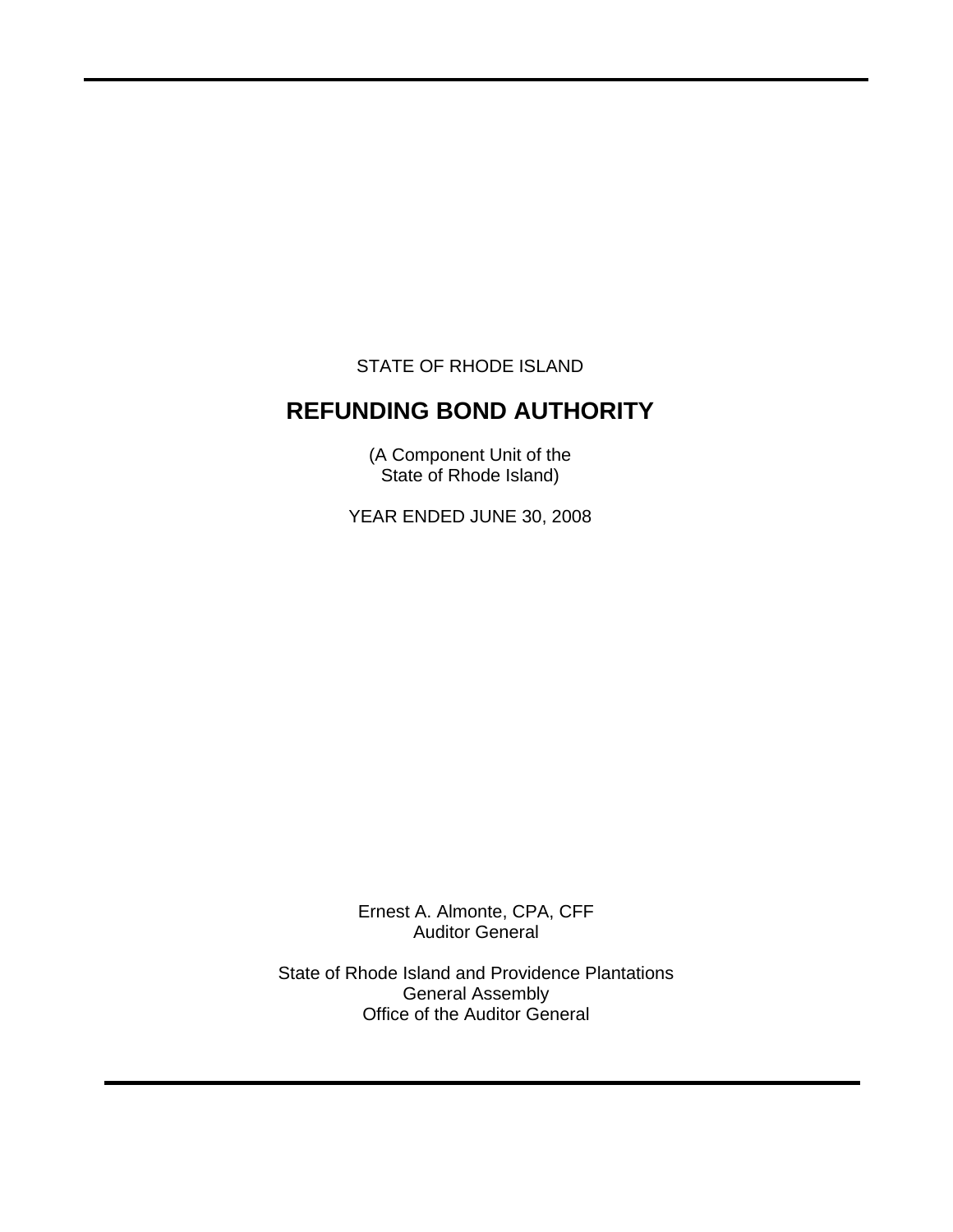

STATE of RHODE ISLAND and PROVIDENCE PLANTATIONS

GENERAL ASSEMBLY

- ♦ *INTEGRITY*
- ♦ *RELIABILITY*
- ♦ *INDEPENDENCE*

♦ *ACCOUNTABILITY*

ERNEST A. ALMONTE, CPA, CFF **OFFICE of the AUDITOR GENERAL AUDITOR GENERAL** ernest.almonte@oag.ri.gov

December 31, 2008

## JOINT COMMITTEE ON LEGISLATIVE SERVICES:

SPEAKER William J. Murphy, Chairman

Senator Joseph A. Montalbano Senator Dennis L. Algiere Representative Gordon D. Fox Representative Robert A. Watson

 We have completed our audit of the financial statements of the Rhode Island Refunding Bond Authority for the fiscal year ended June 30, 2008 in accordance with Section 35-8.1-10 of the General Laws.

Our reports are contained herein as outlined in the Table of Contents.

Sincerely,

anurt A. Almante

 Ernest A. Almonte, CPA, CFF Auditor General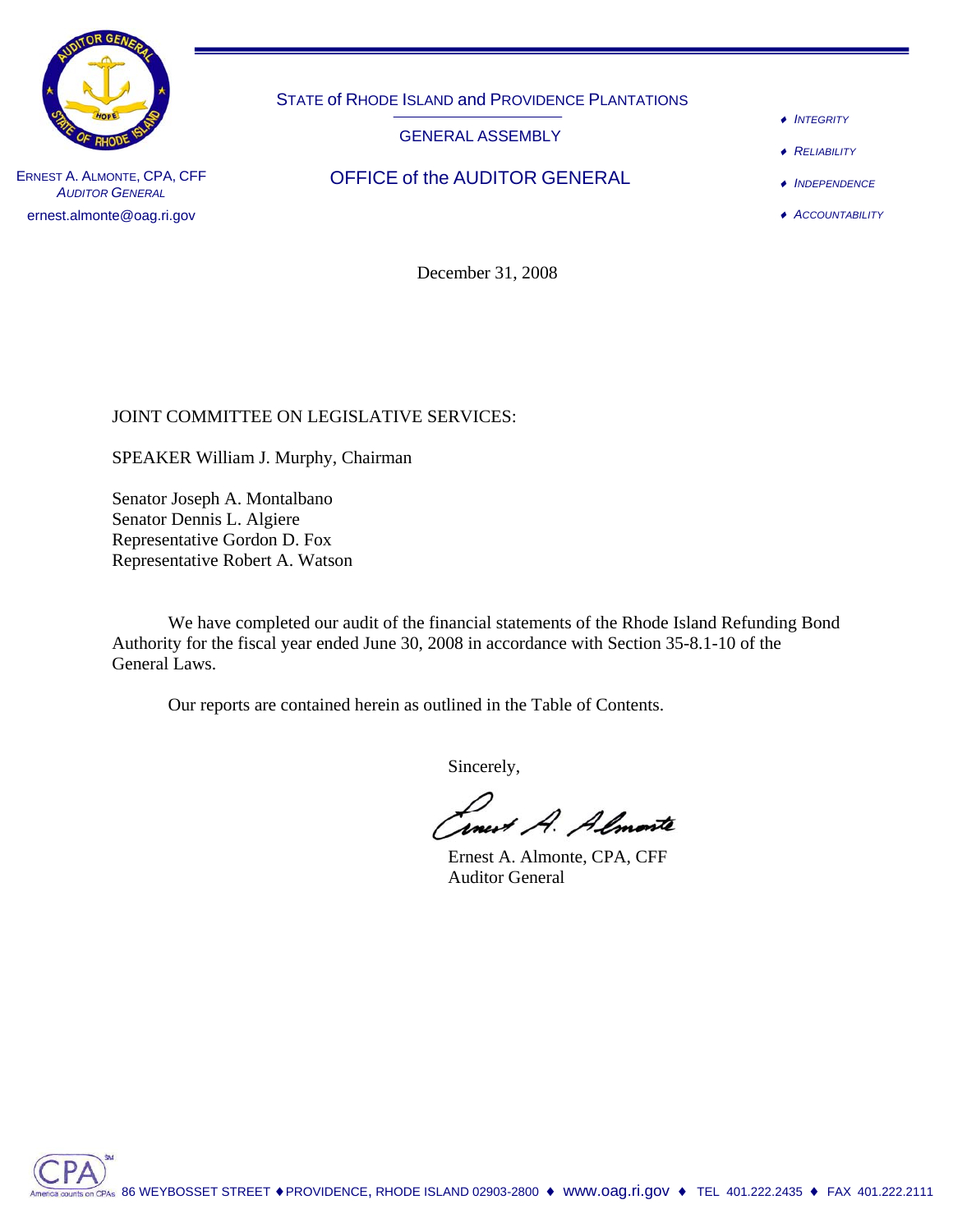# **Rhode Island Refunding Bond Authority**

(A Component Unit of the State of Rhode Island)

**Year Ended June 30, 2008**

## TABLE OF CONTENTS

|     |                                                                     | Page |
|-----|---------------------------------------------------------------------|------|
| Ι.  | <b>INDEPENDENT AUDITOR'S REPORT</b>                                 | 1    |
| Π.  | MANAGEMENT'S DISCUSSION AND ANALYSIS                                | 3    |
| Ш.  | <b>BASIC FINANCIAL STATEMENTS</b>                                   |      |
|     | <b>Statement of Net Assets</b>                                      | 6    |
|     | Statement of Revenues, Expenses and Changes in Net Assets           | 7    |
|     | <b>Statement of Cash Flows</b>                                      | 8    |
|     | Notes to the Financial Statements                                   | 9    |
| IV. | SUPPLEMENTARY INFORMATION                                           |      |
|     | <b>Combining Statement of Net Assets</b>                            | 14   |
|     | Combining Statement of Revenues, Expenses and Changes in Net Assets | 15   |
|     | <b>Combining Statement of Cash Flows</b>                            | 16   |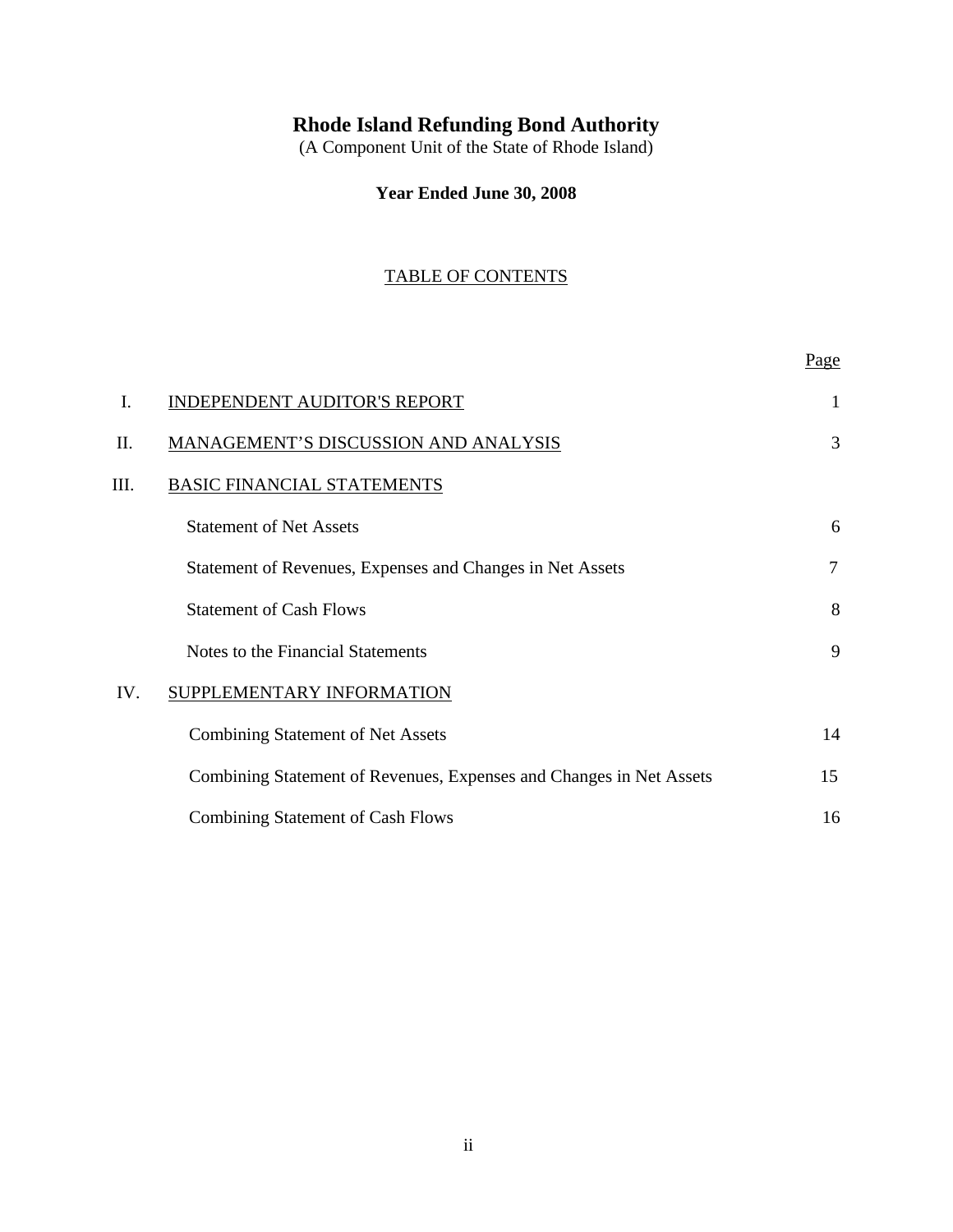

STATE of RHODE ISLAND and PROVIDENCE PLANTATIONS

GENERAL ASSEMBLY

- ♦ *INTEGRITY*
- **RELIABILITY**

ERNEST A. ALMONTE, CPA, CFF **AUDITOR GENERAL** ernest.almonte@oag.ri.gov

## OFFICE of the AUDITOR GENERAL

- ♦ *INDEPENDENCE*
- ♦ *ACCOUNTABILITY*

## **INDEPENDENT AUDITOR'S REPORT**

## JOINT COMMITTEE ON LEGISLATIVE SERVICES, GENERAL ASSEMBLY STATE OF RHODE ISLAND AND PROVIDENCE PLANTATIONS:

## BOARD OF DIRECTORS OF THE RHODE ISLAND REFUNDING BOND AUTHORITY:

We have audited the accompanying statement of net assets of the Rhode Island Refunding Bond Authority (the Authority), a component unit of the State of Rhode Island and Providence Plantations, as of June 30, 2008, and the related statements of revenues, expenses and changes in net assets and cash flows for the year then ended. These financial statements are the responsibility of the Authority's management. Our responsibility is to express an opinion on these financial statements based on our audit.

We conducted our audit in accordance with auditing standards generally accepted in the United States of America and the standards applicable to financial audits contained in *Government Auditing Standards,* issued by the Comptroller General of the United States. Those standards require that we plan and perform the audit to obtain reasonable assurance about whether the financial statements are free of material misstatement. An audit includes examining, on a test basis, evidence supporting the amounts and disclosures in the financial statements. An audit also includes assessing the accounting principles used and significant estimates made by management, as well as evaluating the overall financial statement presentation. We believe that our audit provides a reasonable basis for our opinion.

In our opinion, the financial statements referred to above present fairly, in all material respects, the financial position of the Authority as of June 30, 2008, and the changes in its financial position and its cash flows for the year then ended in conformity with accounting principles generally accepted in the United States of America.

As discussed in Note 3, collection of rentals due is dependent upon annual appropriations by the General Assembly of the State of Rhode Island.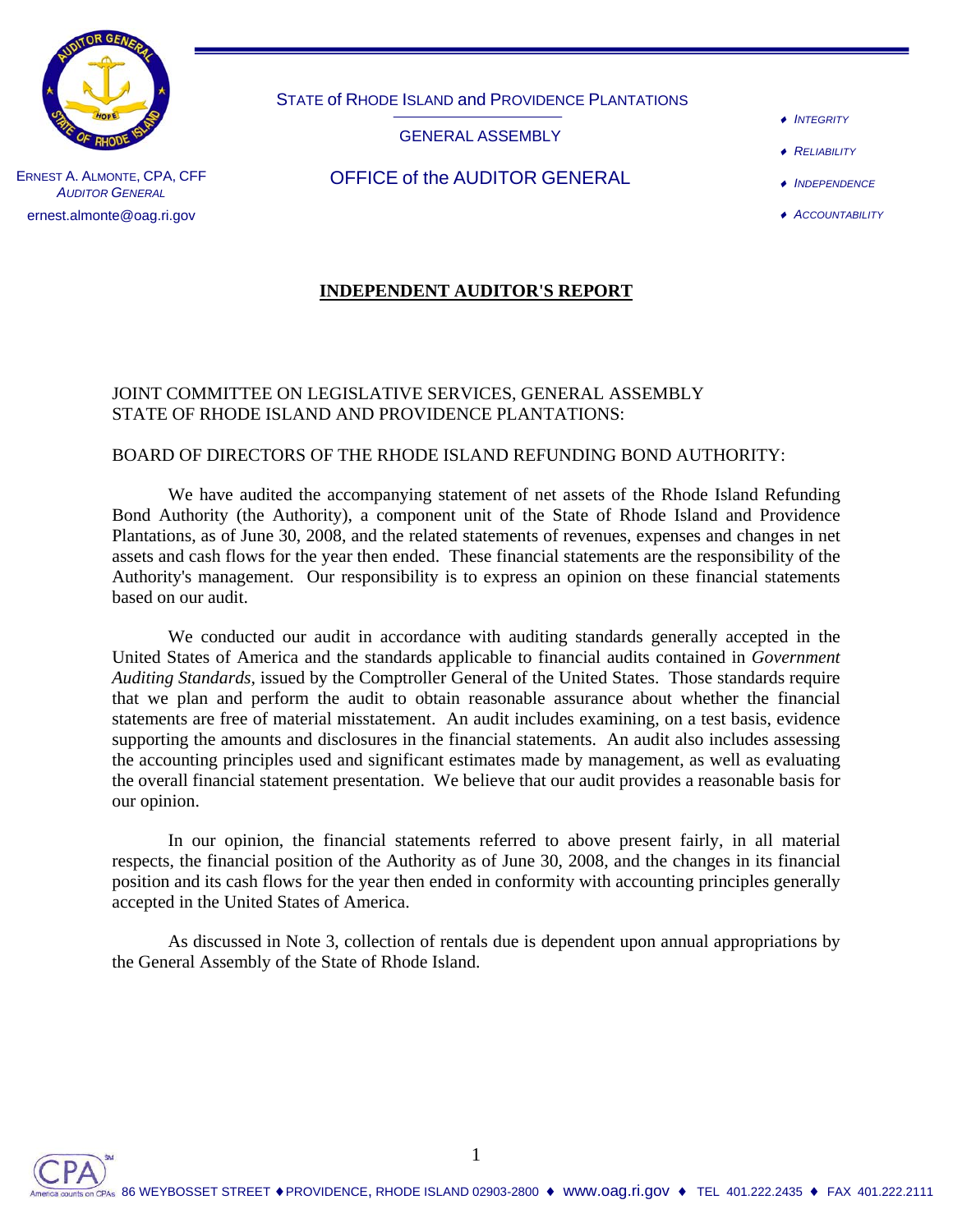JOINT COMMITTEE ON LEGISLATIVE SERVICES, GENERAL ASSEMBLY BOARD OF DIRECTORS OF THE RHODE ISLAND REFUNDING BOND AUTHORITY Page 2

In accordance with *Government Auditing Standards*, we will issue our report dated December 23, 2008 on our consideration of the Authority's internal control over financial reporting and on our tests of its compliance with certain provisions of laws, regulations, contracts and other matters. The purpose of that report is to describe the scope of our testing of internal control over financial reporting and compliance and the results of that testing, and not to provide an opinion on the internal control over financial reporting or on compliance. That report is an integral part of an audit performed in accordance with *Government Auditing Standards* and should be considered in assessing the results of our audit.

The Management's Discussion and Analysis on pages 3 through 5 is not a required part of the basic financial statements but is supplementary information required by the Governmental Accounting Standards Board. We have applied certain limited procedures, which consisted principally of inquiries of management regarding the methods of measurement and presentation of the required supplementary information. However, we did not audit the information and express no opinion on it.

Our audit was conducted for the purpose of forming an opinion on the basic financial statements taken as a whole. The combining fund statements as listed in the accompanying table of contents are presented for purposes of additional analysis and are not a required part of the basic financial statements. The combining fund statements have been subjected to the auditing procedures applied in the audit of the basic financial statements and, in our opinion, are fairly stated in all material respects in relation to the basic financial statements taken as a whole.

Concert A. Almonte

 Ernest A. Almonte, CPA, CFF Auditor General

December 23, 2008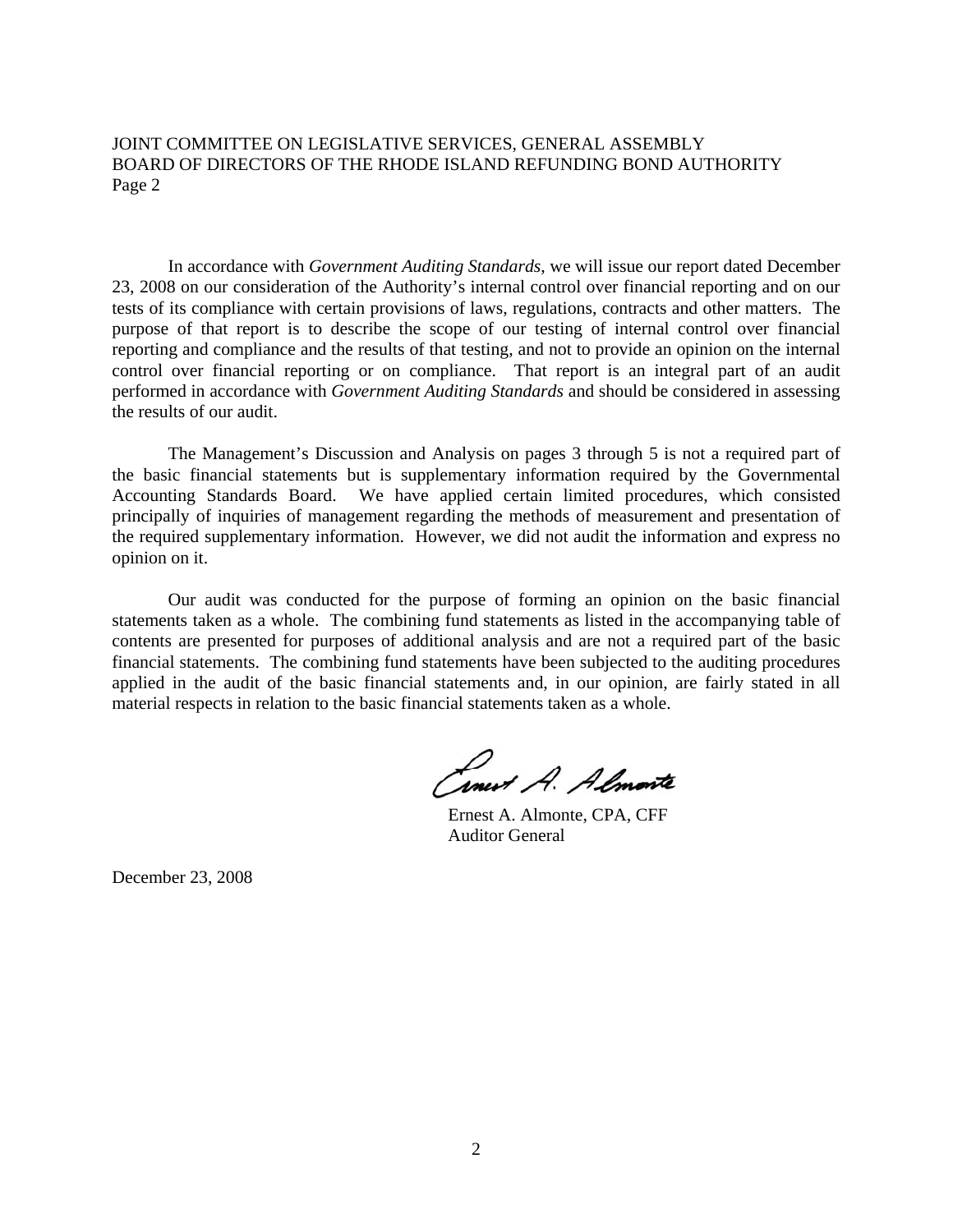(A Component Unit of the State of Rhode Island)

#### **Management's Discussion and Analysis**

Management of the Rhode Island Refunding Bond Authority (Authority) provides this Management's Discussion and Analysis of their financial performance for the readers of the Authority's financial statements. This narrative provides an overview of the Authority's financial activity for the year ended June 30, 2008. This analysis is to be considered in conjunction with the financial statements to provide an objective analysis of the Authority's financial activities based on facts, decisions and conditions currently facing management.

#### Understanding the Authority's Financial Statements

The Authority serves as a financing mechanism for the State of Rhode Island. It was originally created to pay, redeem, or retire all or part of some of the State's general obligation bonds, and it later acquired the functions of the Rhode Island Public Buildings Authority whose purpose was to finance the acquisition, construction and improvement of public facilities through the issuance of revenue bonds. All Authority debt is repaid via annual payments made by the State in amounts equal to debt service requirements. The operating expenses of the authority are also reimbursed by the State.

 The Authority is a component unit of the State of Rhode Island and Providence Plantations ("State") and its financial activity is blended into the State's financial statements. In accordance with generally accepted accounting principles, this report consists of a series of financial statements, along with notes to the financial statements. The financial statements immediately follow this discussion and analysis and are designed to highlight the Authority's net assets and changes to those net assets resulting from the Authority's activity.

 Multiple funds were established to account for the Authority's activities as required by the underlying bond resolutions. The combining financial statements detail all individual fund activity and are presented beginning on page 14.

#### Financial Highlights for the Year Ended June 30, 2008

- Bonds payable at June 30, 2008 decreased 18,510,340 (44%) when compared to June 30, 2007.
- Rentals due and the amount due from the State at June 30, 2008 decreased \$18,754,085 (40%) when compared to June 30, 2007.
- The Authority paid \$331,213 to the State representing accumulated investment earnings in the Authority's General Fund.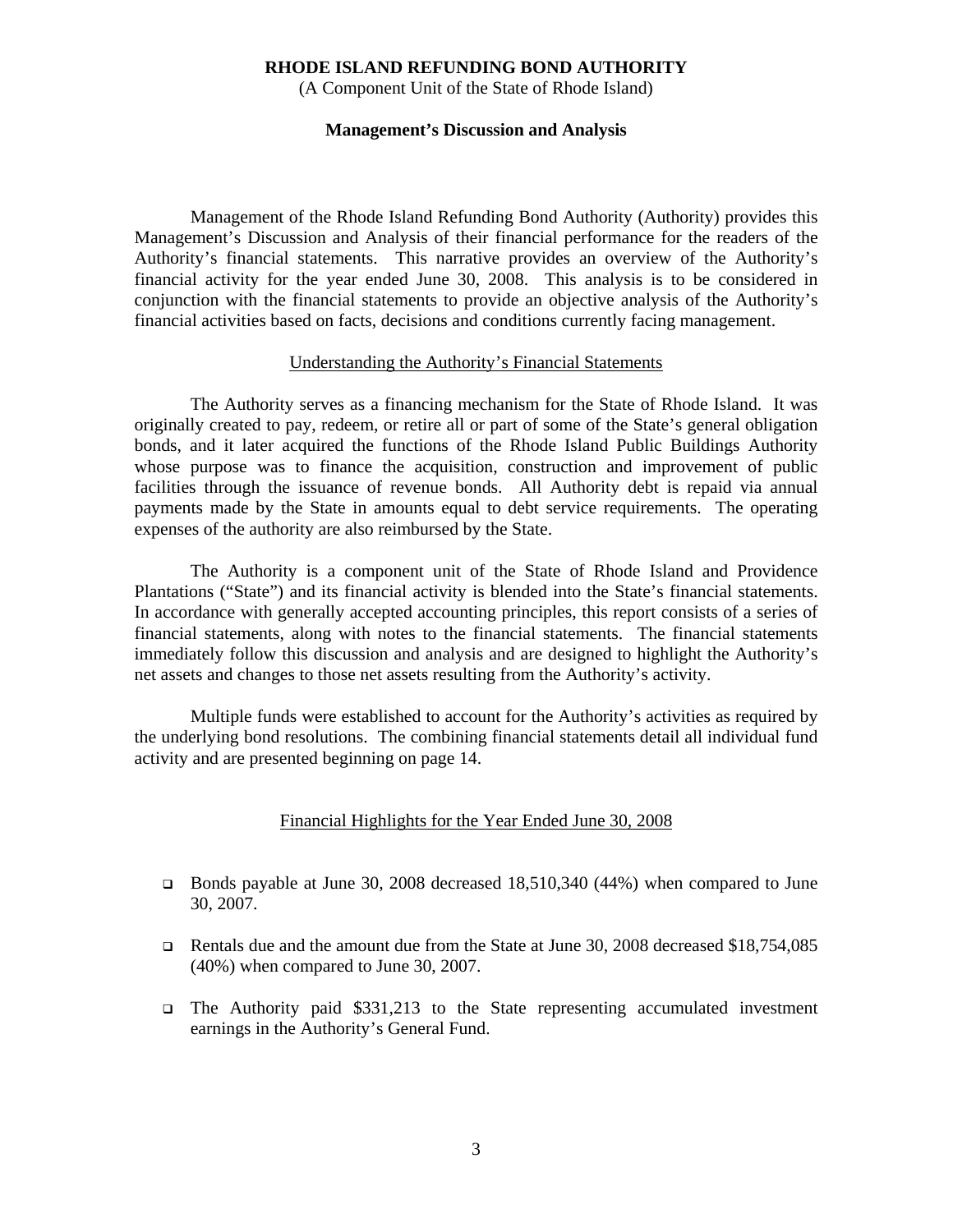(A Component Unit of the State of Rhode Island)

## **Management's Discussion and Analysis**

| <b>Assets, Liabilities and Net Assets</b> |                      |                      |  |  |  |
|-------------------------------------------|----------------------|----------------------|--|--|--|
|                                           | <b>June 30, 2008</b> | <b>June 30, 2007</b> |  |  |  |
| Assets:                                   |                      |                      |  |  |  |
| Current:                                  |                      |                      |  |  |  |
| Cash and cash equivalents                 | \$<br>38,514         | \$.<br>359,983       |  |  |  |
| Amounts due from the State                | 18,845,824           | 19,515,896           |  |  |  |
| Noncurrent:                               |                      |                      |  |  |  |
| Amounts due from the State                | 9,889,059            | 27,977,044           |  |  |  |
| Debt issuance costs                       | 121,845              | 267,895              |  |  |  |
|                                           | \$28,895,242         | \$48,120,818         |  |  |  |
| Liabilities:                              |                      |                      |  |  |  |
| Current:                                  |                      |                      |  |  |  |
| Accounts payable                          | \$<br>873            | \$<br>5,997          |  |  |  |
| Interest payable                          | 648,544              | 895,098              |  |  |  |
| Project acquisition promissory notes      |                      | 139,546              |  |  |  |
| Bonds payable                             | 18,195,000           | 18,475,000           |  |  |  |
| Noncurrent:                               |                      |                      |  |  |  |
| Arbitrage rebate payable                  |                      | 2,607                |  |  |  |
| Project acquisition promissory notes      | 4,295,530            | 4,295,530            |  |  |  |
| Bonds payable                             | 5,753,888            | 23,984,228           |  |  |  |
|                                           | 28,893,835           | \$47,798,006         |  |  |  |
| Net Assets:                               |                      |                      |  |  |  |
| Unrestricted                              | 1,407                | 322,812              |  |  |  |
| Total net assets                          | 1.407                | 322.812              |  |  |  |
|                                           |                      |                      |  |  |  |

 Amounts due from the State approximate the Authority's bonds and notes payable plus current interest payable. Decreases in bonds payable due to scheduled payments of principal cause a similar decrease in amounts due from the State.

| <b>Authority Operations</b>                                                                                                                          |                                                                          |                                                                                |  |  |  |
|------------------------------------------------------------------------------------------------------------------------------------------------------|--------------------------------------------------------------------------|--------------------------------------------------------------------------------|--|--|--|
|                                                                                                                                                      | <b>Year Ended</b><br><b>June 30, 2008</b>                                | <b>Year Ended</b><br><u>June 30, 2007</u>                                      |  |  |  |
| Rental income<br>Other operating revenue<br>Interest expense<br>Amortization of debt issuance costs<br>Operating expenses<br>Operating income (loss) | \$2,096,098<br>30,669<br>(1,951,097)<br>(146,050)<br>(30,669)<br>(1,049) | \$.<br>2,299,068<br>36,839<br>(2,154,651)<br>(146,050)<br>(36, 839)<br>(1,633) |  |  |  |
| Other income<br>Transfer to State<br>Change in net assets<br>Net assets, beginning of year                                                           | 10,857<br>(331,213)<br>(321, 405)<br>322,812                             | 15,822<br>14,189<br>308,623                                                    |  |  |  |
| Net assets, end of year                                                                                                                              | ¢<br>1.407                                                               | 322.812                                                                        |  |  |  |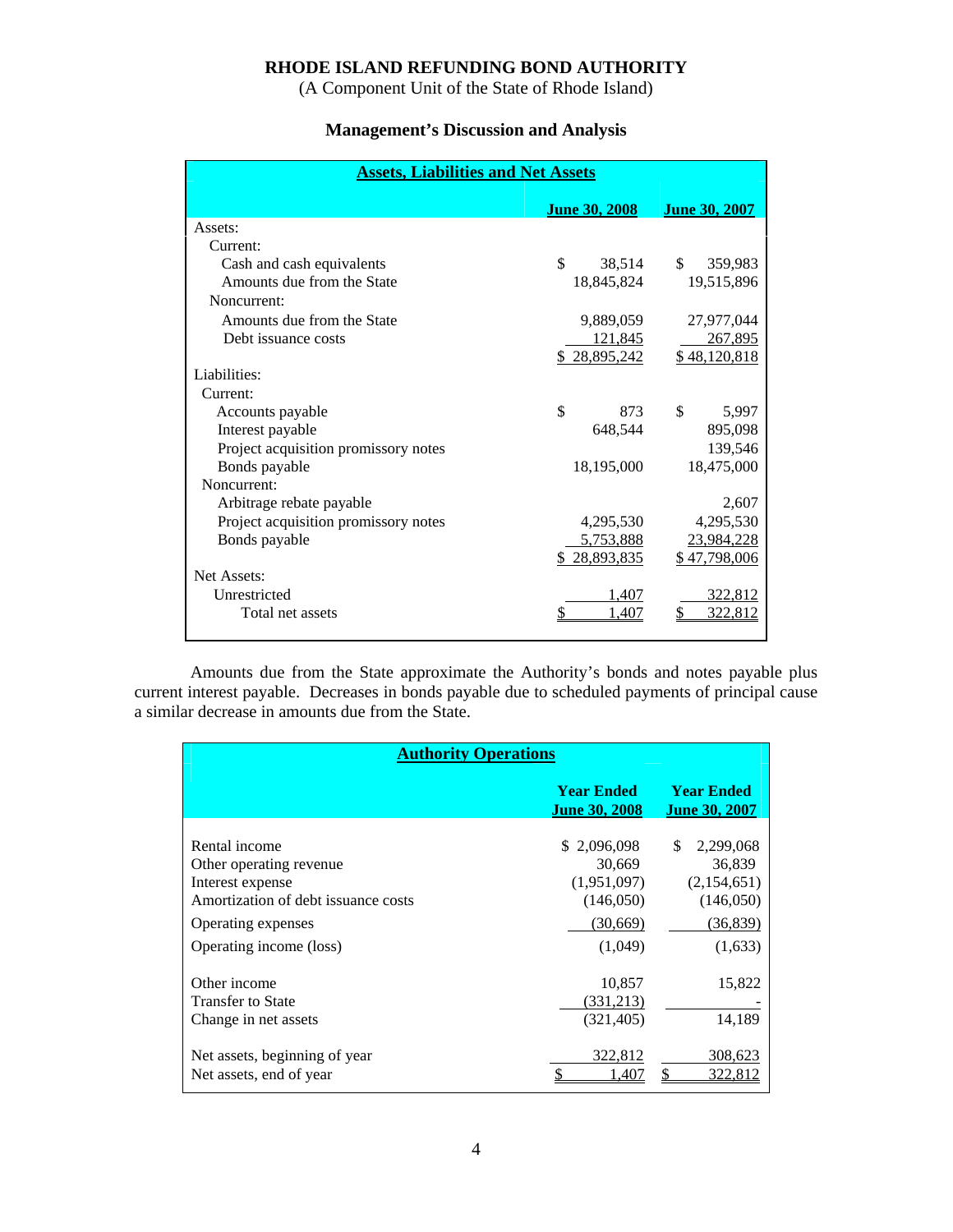(A Component Unit of the State of Rhode Island)

#### **Management's Discussion and Analysis**

 The State pays amounts equal to the annual debt service requirements of the Authority and reimburses it for operating and administrative costs. The decreases in rental income and interest expense, compared to 2007, resulted from reductions in bonds payable and related rentals due. Net assets consist of amounts held in the Authority's general fund that accounts for the administrative activities of the Authority. Increases in net assets resulted from investment earnings retained within the Authority's general fund.

#### Future Operations

 Debt service payments on the Authority's remaining two bond issues will continue through fiscal 2010 and will require annual payments from the State equal to the required debt service amounts.

#### Contacting the Authority's Financial Management

 This discussion and analysis presentation is designed to provide a general overview of the Authority's financial activity. Questions concerning any of the information provided in this report or requests for additional financial information should be addressed to the Deputy General Treasurer for Finance, Office of General Treasurer, 40 Fountain Street, Providence, RI 02903, telephone 401.222.2287.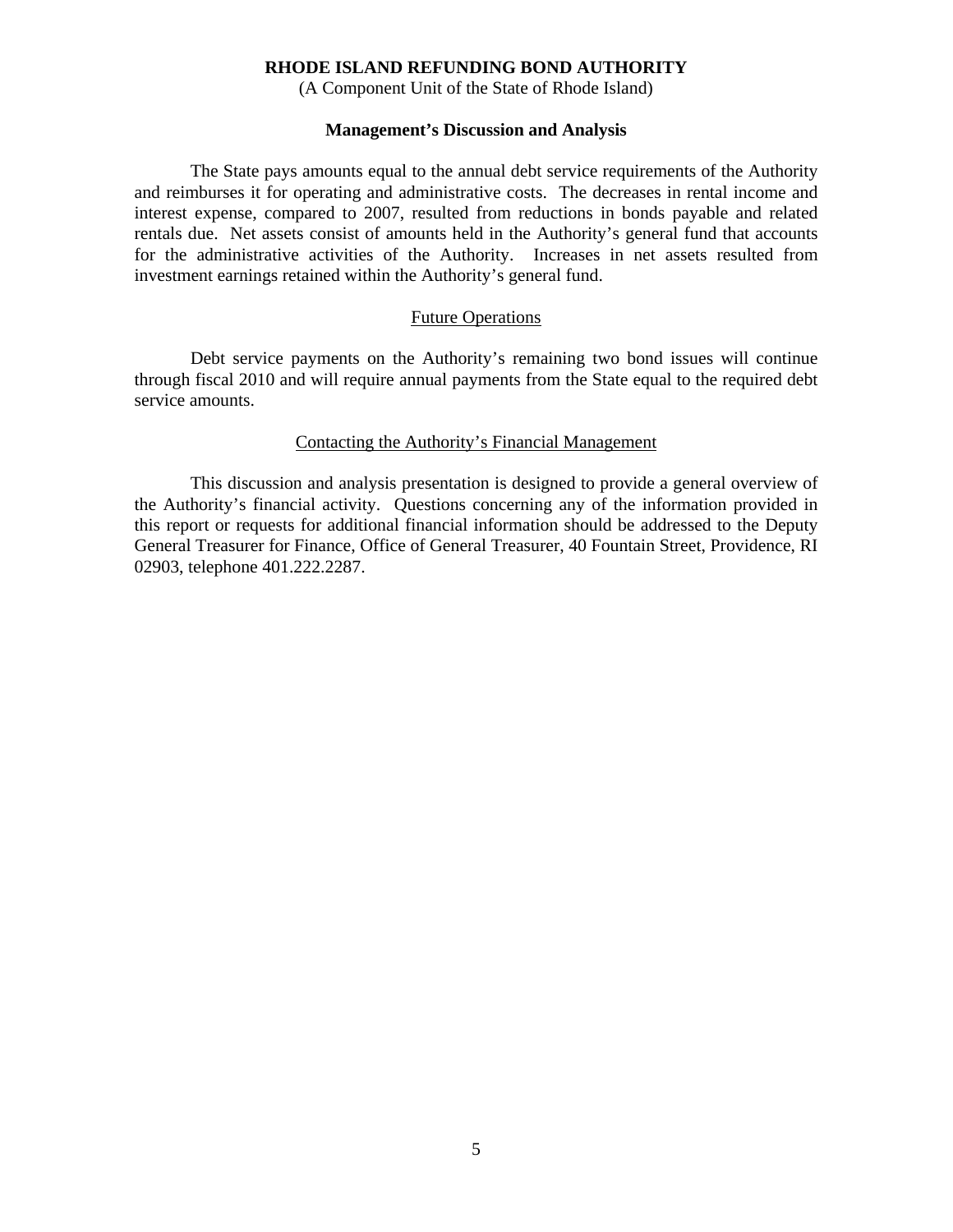## **STATEMENT OF NET ASSETS June 30, 2008**

| <b>ASSETS</b>                                 |                  |
|-----------------------------------------------|------------------|
| Current assets:                               |                  |
| Cash and cash equivalents (Note 4)            | \$<br>38,514     |
| Due from State (Note 2)                       | 2,280            |
| Rentals due (Note 3)                          | 18,843,544       |
| Total current assets                          | 18,884,338       |
| Noncurrent assets:                            |                  |
| Rentals due (Note 3)                          | 9,889,059        |
| Debt issuance costs                           | 121,845          |
| Total noncurrent assets                       | 10,010,904       |
| <b>Total assets</b>                           | \$<br>28,895,242 |
| <b>LIABILITIES</b>                            |                  |
| Current liabilities:                          |                  |
| Accounts payable                              | \$<br>873        |
| Interest payable                              | 648,544          |
| Bonds payable, net (Note 6)                   | 18,195,000       |
| <b>Total current liabilities</b>              | 18,844,417       |
| Noncurrent liabilities:                       |                  |
| Project acquisition promissory notes (Note 5) | 4,295,530        |
| Bonds payable, net (Note 6)                   | 5,753,888        |
| Total noncurrent liabilities                  | 10,049,418       |
| <b>Total liabilities</b>                      | \$<br>28,893,835 |
| <b>NET ASSETS</b>                             |                  |
| Unrestricted                                  | 1,407            |
| <b>Total net assets</b>                       | \$<br>1,407      |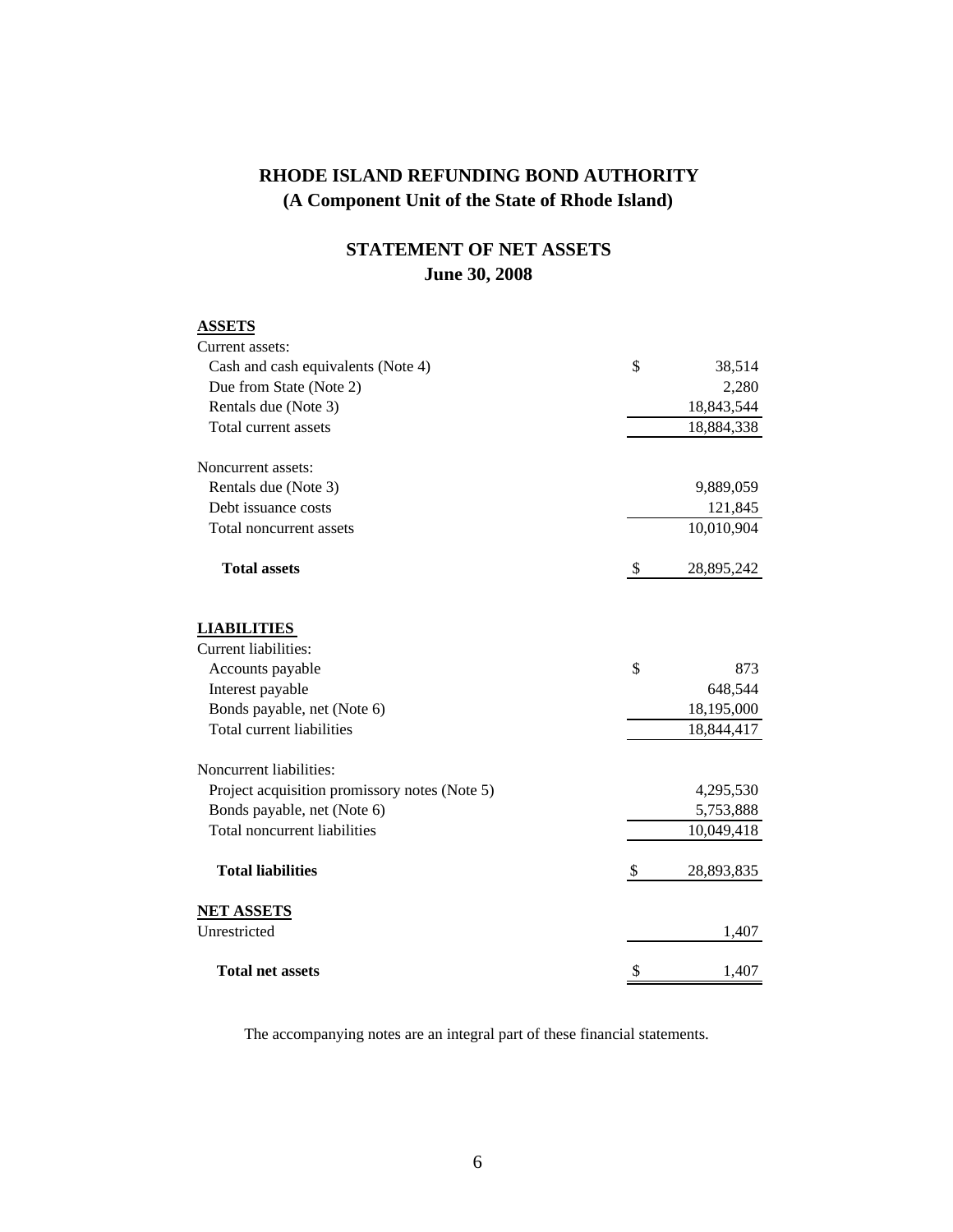## **STATEMENT OF REVENUES, EXPENSES AND CHANGES IN NET ASSETS FISCAL YEAR ENDED JUNE 30, 2008**

| <b>Operating revenues</b>            |                 |
|--------------------------------------|-----------------|
| Rental income                        | \$<br>2,096,098 |
| Recovery of administrative costs     | 30,669          |
| <b>Total operating revenues</b>      | 2,126,767       |
| <b>Operating expenses</b>            |                 |
| Interest expense                     | 1,951,097       |
| Amortization of debt issuance costs  | 146,050         |
| Personal services                    | 15,404          |
| <b>Trustee fees</b>                  | 8,005           |
| Professional services                | 7,260           |
| <b>Total operating expenses</b>      | 2,127,816       |
| <b>Operating income (loss)</b>       | (1,049)         |
| Nonoperating revenue (expense)       |                 |
| Investment income                    | 10,857          |
| Transfer to State (Note 7)           | (331,213)       |
| Total nonoperating revenue (expense) | (320, 356)      |
| <b>Change in net assets</b>          | (321, 405)      |
| Net assets, July 1, 2007             | 322,812         |
| Net assets, June 30, 2008            | \$<br>1,407     |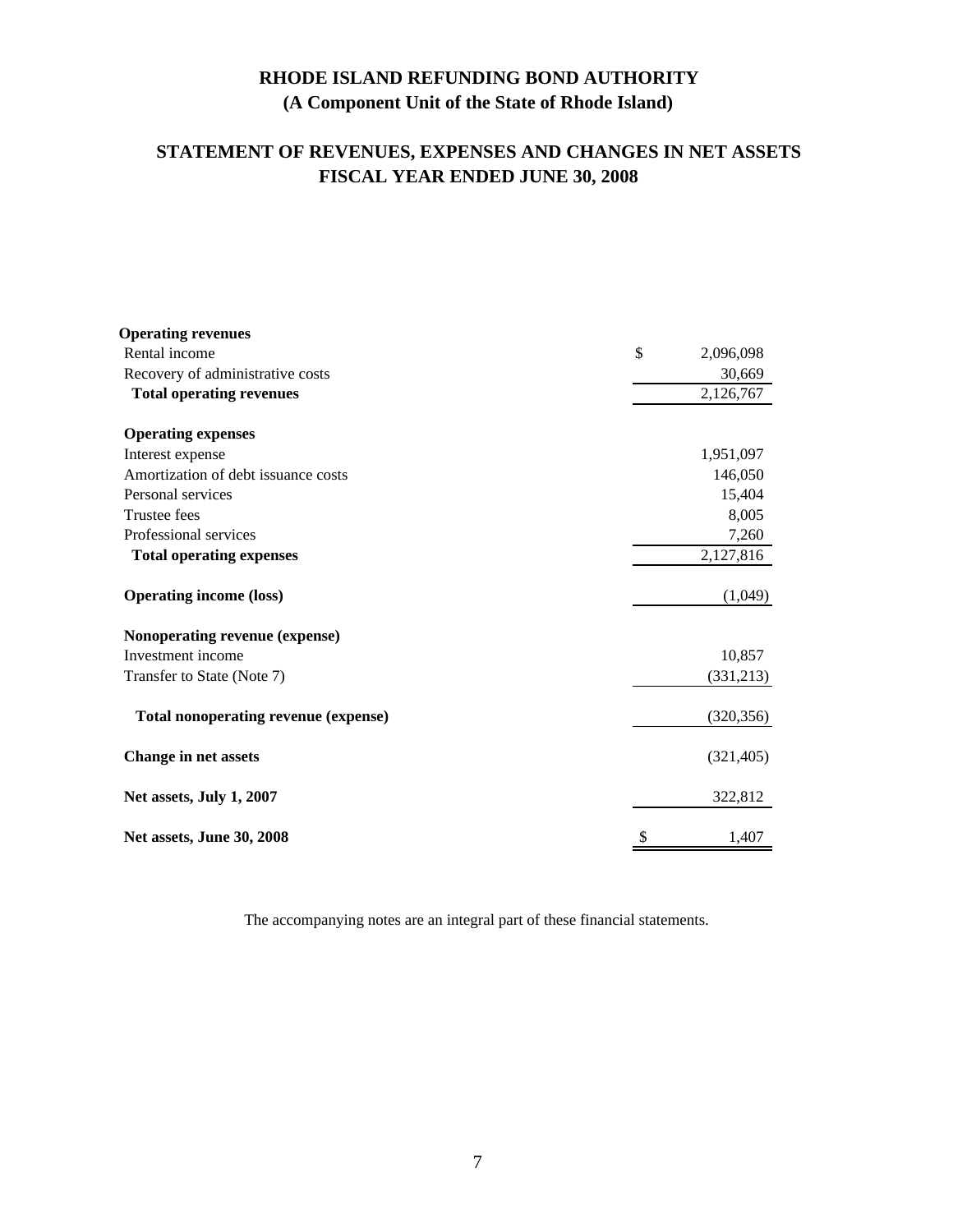## **(A Component Unit of the State of Rhode Island)**

## **STATEMENT OF CASH FLOWS FISCAL YEAR ENDED JUNE 30, 2008**

#### **Cash flows from operating activities:**

| Cash received for:                                                  |                  |
|---------------------------------------------------------------------|------------------|
| Administrative costs                                                | \$<br>34,641     |
| Rents                                                               | 20,216,724       |
| Cash paid for:                                                      |                  |
| Personal services                                                   | (15, 404)        |
| Trustee fees                                                        | (8,005)          |
| Other goods and services                                            | (12, 384)        |
| Net cash provided by operating activities                           | 20,215,572       |
| Cash flows from capital and related financing activities:           |                  |
| Principal paid on debt                                              | (18, 475, 000)   |
| Interest paid on debt                                               | (1,741,685)      |
| Net cash used for capital and related                               |                  |
| financing activities                                                | (20, 216, 685)   |
| Cash flows from noncapital financing activities:                    |                  |
| <b>Transfer to State</b>                                            | (331,213)        |
| Net cash used by noncapital financing activities                    | (331,213)        |
| Cash flows from investing activities:                               |                  |
| Interest received                                                   | 10,857           |
| Net cash provided by investing activities                           | 10,857           |
| Net decrease in cash and cash equivalents                           | (321, 469)       |
| Cash and cash equivalents, July 1, 2007                             | 359,983          |
| Cash and cash equivalents, June 30, 2008                            | \$<br>38,514     |
| Reconciliation of operating income(loss) to net                     |                  |
| cash provided by operating activities:                              |                  |
| Operating income (loss)                                             | \$<br>(1,049)    |
| <b>Adjustments:</b>                                                 |                  |
| Amortization of debt issuance costs                                 | 146,050          |
| Amortization of premium, discount, and deferred amount on refunding | (63, 342)        |
| Principal paid on debt included in cash flows from                  |                  |
| capital and related financing activities                            | 18,475,000       |
| Interest on debt included in cash flows from                        |                  |
| capital and related financing activities                            | 1,741,685        |
| Changes in assets and liabilities:                                  |                  |
| Receivables                                                         | 168,906          |
| Payables                                                            | (251, 678)       |
| <b>Total adjustments</b>                                            | 20,216,621       |
| Net cash provided by operating activities                           | \$<br>20,215,572 |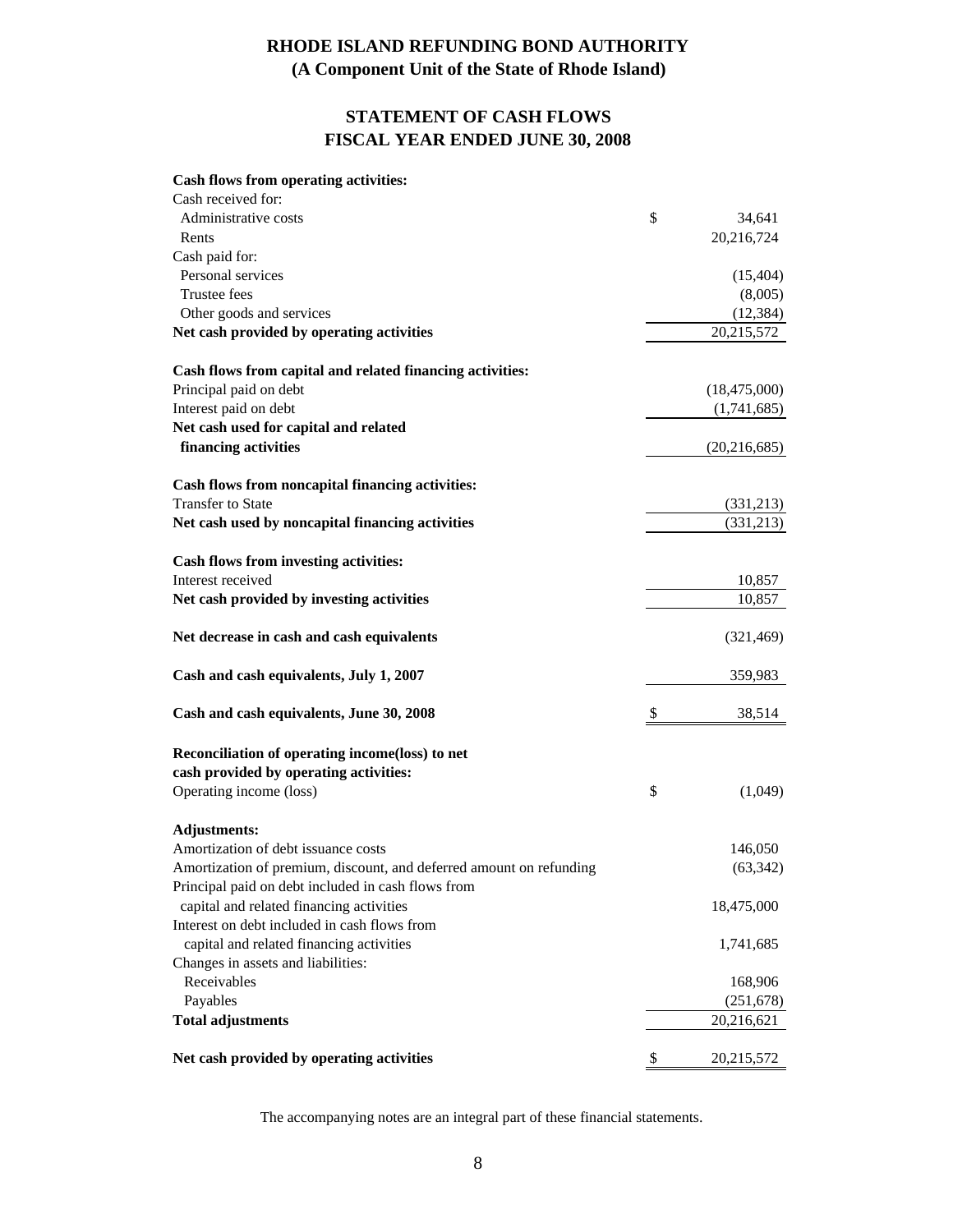(A Component Unit of the State of Rhode Island)

## NOTES TO THE FINANCIAL STATEMENTS Year Ended June 30, 2008

## **1. SUMMARY OF SIGNIFICANT ACCOUNTING POLICIES**

### **Reporting Entity**

The Rhode Island Refunding Bond Authority (Authority) was created and established as a public corporation by Chapter 35-8.1 of the General Laws of the State of Rhode Island. The Authority is authorized to issue bonds, upon the request of the governor and a finding of a financial benefit to the State, for the purpose of loaning money to the State to provide funds to pay, redeem or retire all or a part of the State's General Obligation Bonds dated May 1, 1984 and June 28, 1985.

Chapter 35-8.1 of the General Laws was amended to merge the Rhode Island Public Buildings Authority (RIPBA) into the Authority. On July 1, 1997, the RIPBA ceased to exist as an entity and its functions, powers, rights, duties and liabilities, property and resources, including the bonded indebtedness of the RIPBA were transferred to the Authority. The RIPBA's purpose was to finance the acquisition, construction, and improvement of public facilities and equipment through the issuance of revenue bonds financed solely from revenues derived under lease agreements with various governmental entities.

 The Authority is a component unit of the State of Rhode Island and Providence Plantations for financial reporting purposes. The financial statements of the Authority are blended into the State of Rhode Island's financial statements.

#### **Basis of Presentation**

The accounts of the Authority are maintained in accordance with the principles of "Fund Accounting". Funds have been established as required by various bond resolutions or for certain operating purposes to observe limitations and restrictions placed on the use of resources available to the Authority. For financial reporting purposes, the various accounts of the Authority have been combined and inter-fund transactions have been eliminated.

Two funds are used to account for the operations of the Authority as described below:

 **General Fund** - accounts for the administrative operating activities of the former Rhode Island Public Buildings Authority.

 **Bond Fund** - accounts for revenue bonds and notes payable issued by the former Rhode Island Public Buildings Authority, rentals due from the State, the receipt of rental income, and the payment and amortization of debt issuance costs. The Bond Fund is a consolidation of funds required by various bond resolutions (Debt Service Fund and Cost of Issuance Fund).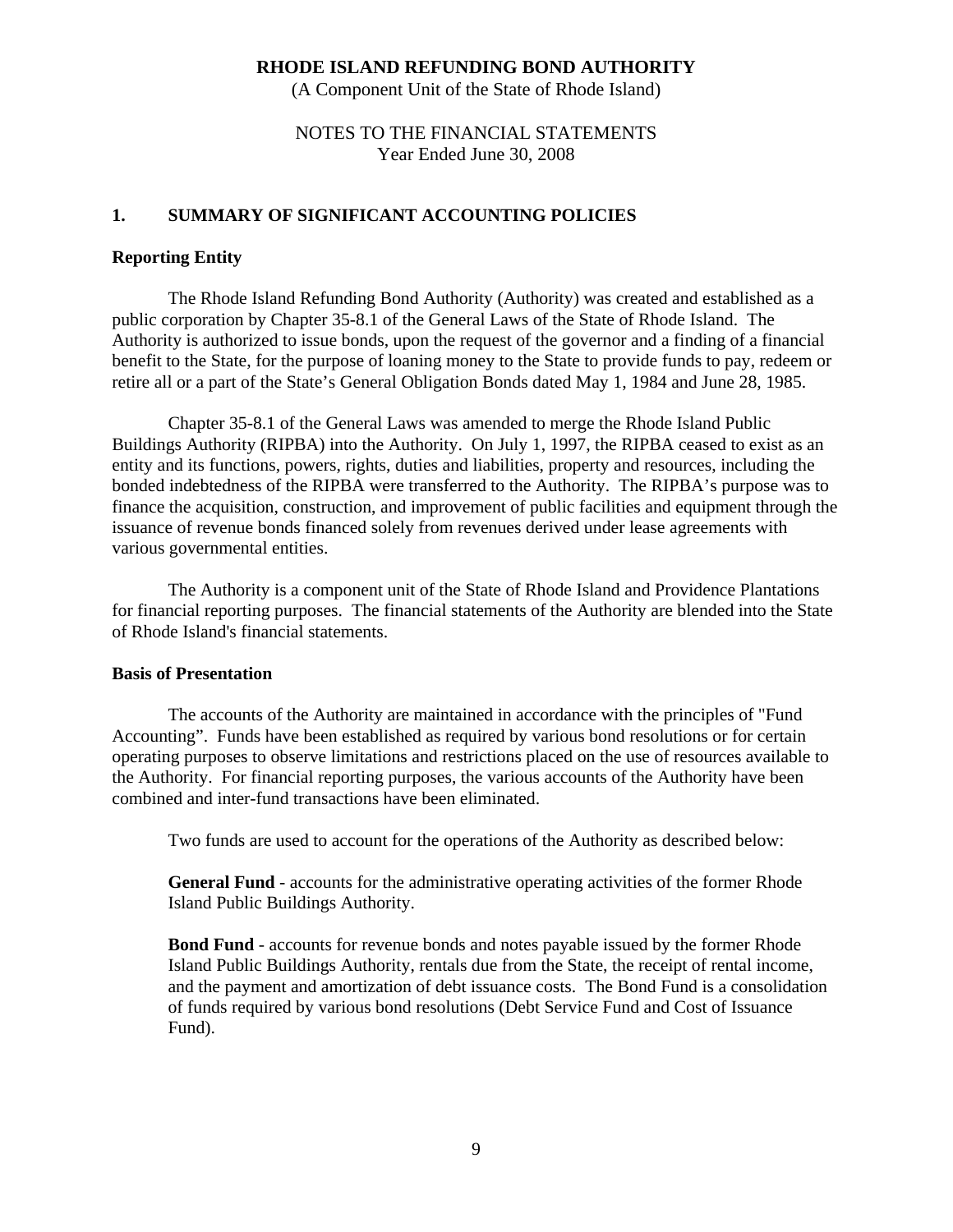(A Component Unit of the State of Rhode Island)

## NOTES TO THE FINANCIAL STATEMENTS Year Ended June 30, 2008

### **1. SUMMARY OF SIGNIFICANT ACCOUNTING POLICIES (continued)**

#### **Basis of Accounting**

The financial statements of the Authority have been prepared on the accrual basis of accounting. The Governmental Accounting Standards Board (GASB) is responsible for establishing generally accepted accounting principles for governmental, proprietary fund type activities. In accordance with GASB Statement No. 20, in the absence of specific guidance from a GASB pronouncement, pronouncements of the Financial Accounting Standards Board (FASB) issued on or before November 30, 1989 have been followed.

#### **Use of Estimates**

 The preparation of financial statements in conformity with generally accepted accounting principles requires management to make estimates and assumptions that affect the reported amounts of assets and liabilities at the date of the financial statements. Estimates also affect the reported amounts of revenues and expenses during the reporting period. Actual results could differ from those estimates.

## **Income Taxes**

The Authority is exempt from Federal and State income taxes.

#### **Operating Revenues and Expenses**

The Authority considers rental payments, recovery of administrative costs, interest expense and amortization of debt issuance costs to be operating revenues and expenses since they relate to the Authority's principal functional activity.

#### **Investment Income**

Interest earned on investments is recognized as income in the fund in which the investments are held. In accordance with each bond series or resolution, this interest may periodically be transferred to the Bond Fund and be used to reduce future rental payments from the State of Rhode Island.

#### **Cash and Cash Equivalents**

 The Authority considers all highly liquid investments with a maturity of three months or less when purchased to be cash equivalents. Cash equivalent investments are recorded in the financial statements at fair value.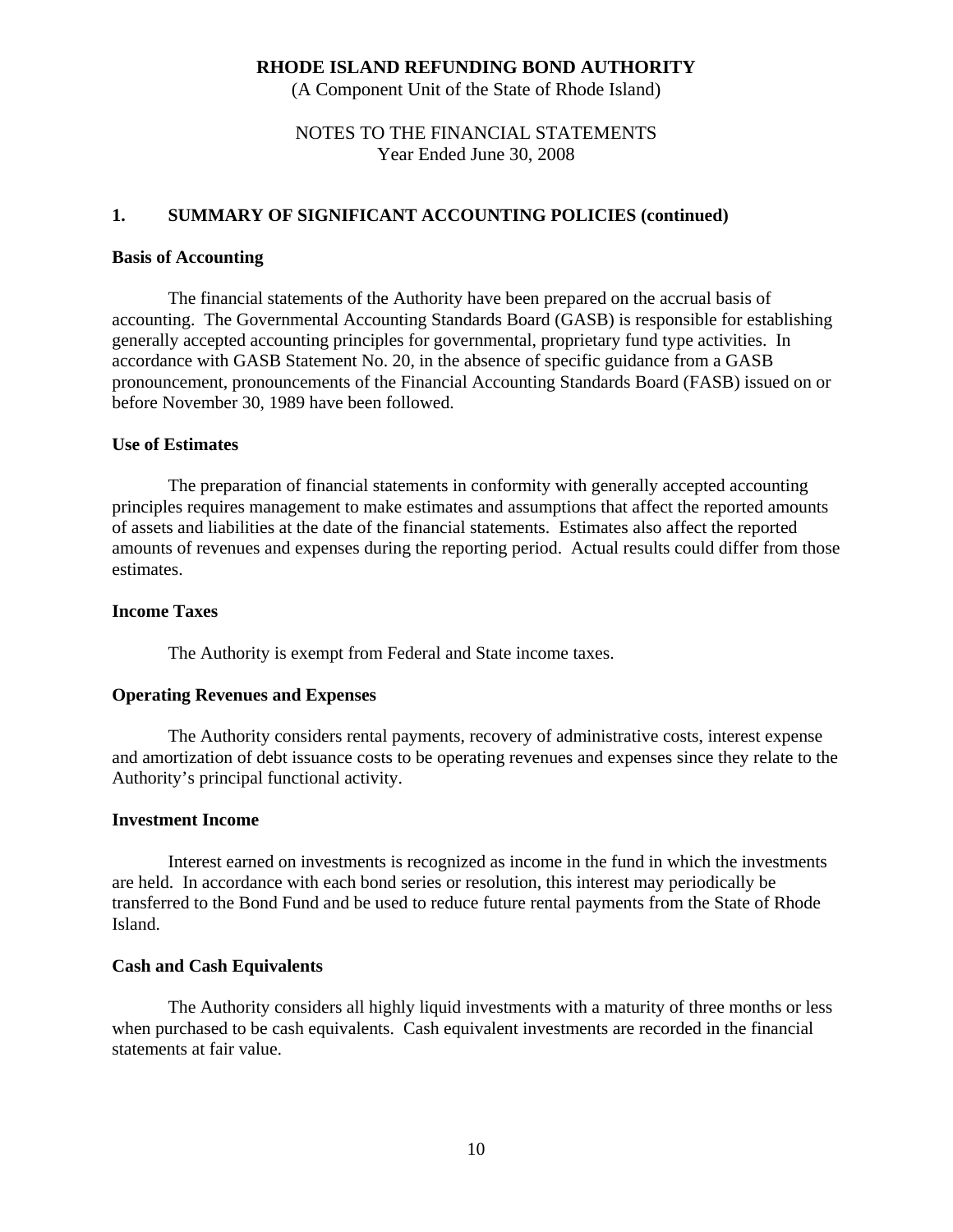(A Component Unit of the State of Rhode Island)

## NOTES TO THE FINANCIAL STATEMENTS Year Ended June 30, 2008

## **1. SUMMARY OF SIGNIFICANT ACCOUNTING POLICIES (continued)**

#### **Debt Issuance Costs**

 Debt issuance costs represent the costs of issuance of the revenue bonds and are reflected as an asset on the financial statements. These costs are amortized on a straight-line basis over the life of the bonds. Debt issuance costs associated with defeased bonds are deferred and amortized over the remaining life of the old debt or the life of the new debt, whichever is shorter.

#### **Bond Discounts and Premiums**

 Bond discounts and premiums on revenue bonds are recorded as an offset/addition, respectively, to the outstanding revenue bonds payable. Bond discounts and premiums are amortized using the effective interest method over the life of the bonds. Bond discounts, premiums and debt issuance costs associated with defeased bonds (deferred amount on refunding) are deferred and amortized over the remaining life of the old debt or the life of the new debt, whichever is shorter.

### **2. DUE FROM STATE**

Due from the State includes any unreimbursed administrative expenses of the Authority.

### **3. RENTALS DUE**

Rentals due represent amounts payable by the State pursuant to agreements for projects leased by the former Rhode Island Public Buildings Authority. Annual rental payments made by the State to the Authority are equal to the interest and annual principal payment on bonds and notes issued by the Authority (RIPBA), amortization of bond issuance costs and certain administrative expenses of the Authority.

The Authority uses a method similar to the financing method to account for rentals from long-term lease agreements. Under this method, the aggregate amount of rentals due for the repayment of the bond and note principal plus current accrued interest are recorded as rentals due for payment of principal and interest on bonds and notes.

The obligation of the State to make payments to the Authority under various lease agreements is subject to and dependent upon appropriations being made from time to time by the General Assembly of the State for such purpose.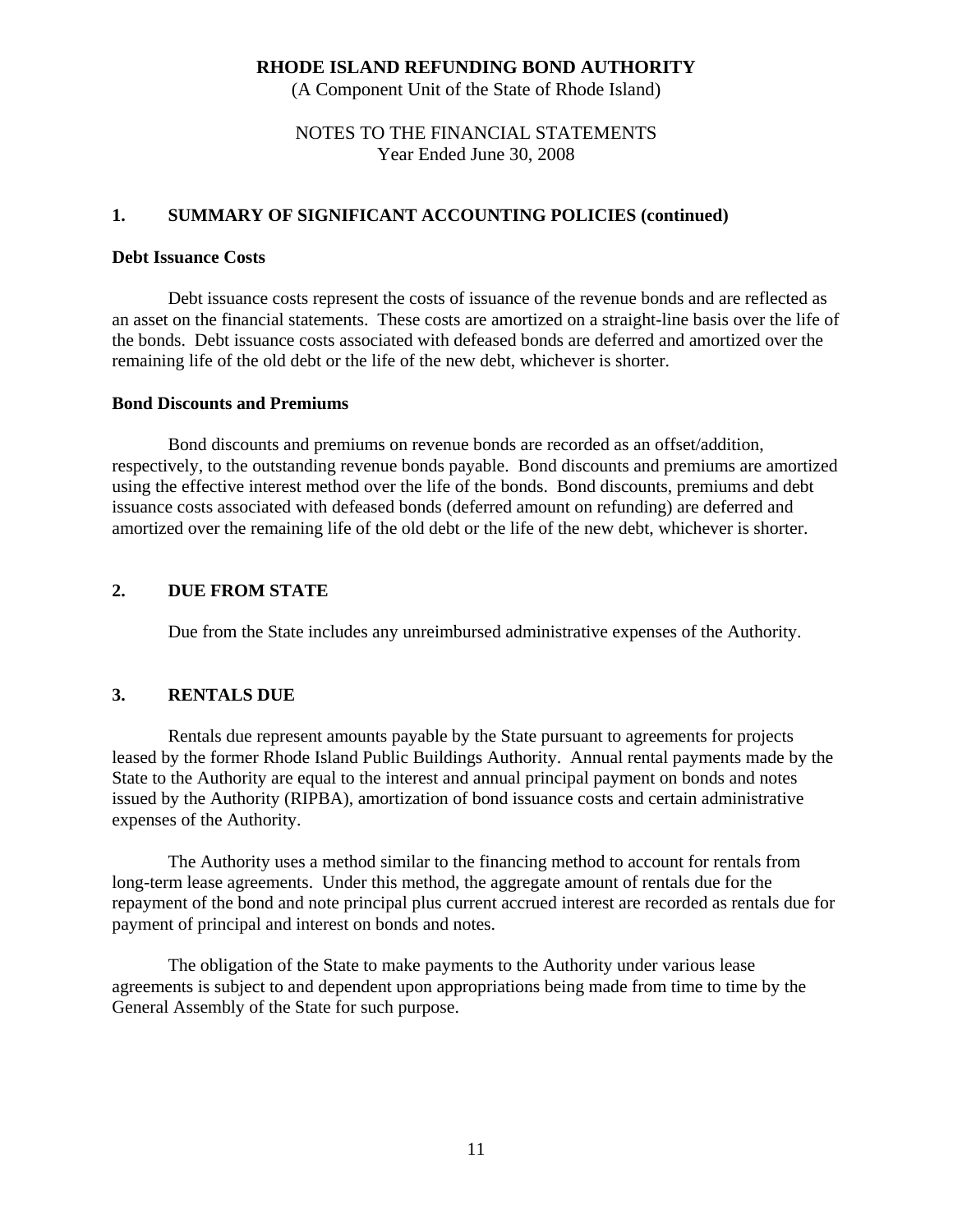(A Component Unit of the State of Rhode Island)

## NOTES TO THE FINANCIAL STATEMENTS Year Ended June 30, 2008

### **4. CASH AND CASH EQUIVALENTS**

Permitted investments of the Authority are defined by the various bond resolutions governing the Authority's outstanding bonded indebtedness. In general, the Authority may invest in direct obligations of the United States of America, obligations of federal agencies which are backed by the full faith and credit of the United States of America, obligations of certain federal agencies which are not fully guaranteed by the United States of America, dollar denominated deposit accounts, federal funds and banker's acceptances with domestic commercial banks bearing the highest rating by national rating agencies, commercial paper bearing the highest rating by national rating agencies, and highly rated money market funds and municipal or state obligations. Other investments may be permissible with permission of the insurer of the Authority's bonds.

The Authority's cash and cash equivalent investments at June 30, 2008 were held in the First American Treasury Obligation fund Class A which invests exclusively in short-term U.S. Treasury obligations and repurchase agreements secured by U.S. Treasury obligations. The money market mutual fund was rated Aaa by Moody's and AAAm by Standard & Poor's. The average maturity of the money market mutual fund's portfolio was 19 days at June 30, 2008. The carrying amount and fair value of the Authority's cash equivalent investments at June 30, 2008 was \$38,514.

## **5. PROJECT ACQUISITION PROMISSORY NOTES**

 Project acquisition promissory (PAP) notes represent the Authority's obligation to the State for certain land and improvements acquired for projects financed by the Authority. Such notes require semi-annual interest payments but are payable as to principal only when the State shall have exercised its right to purchase a specific project under the lease agreement(s). The payment of principal and interest on each PAP note is payable solely from the rent paid by the State for leased projects. The Authority has covenanted to credit to the State any and all rent designated as Project Acquisition Promissory Note Payments accruing to the Authority under the agreements.

#### **6. BONDS PAYABLE**

**Revenue Bonds - 1998 Series A** (Rhode Island Refunding Bond Authority)

 In June 1998, the Authority issued \$39,875,000 in State Public Projects Revenue Bonds, known as the 1998 Series A Bonds. These bonds, which have interest rates ranging from 4.25% to 5.25% and mature at various dates through 2010, are secured by lease rentals payable by the State of Rhode Island pursuant to lease agreements.

 Proceeds of the 1998 Series A issue and related debt service reserve funds were used to effect the complete refunding of four of the former Public Building Authority's State Public Projects Revenue Bonds.

Principal amount outstanding at June 30, 2008 - \$15,875,000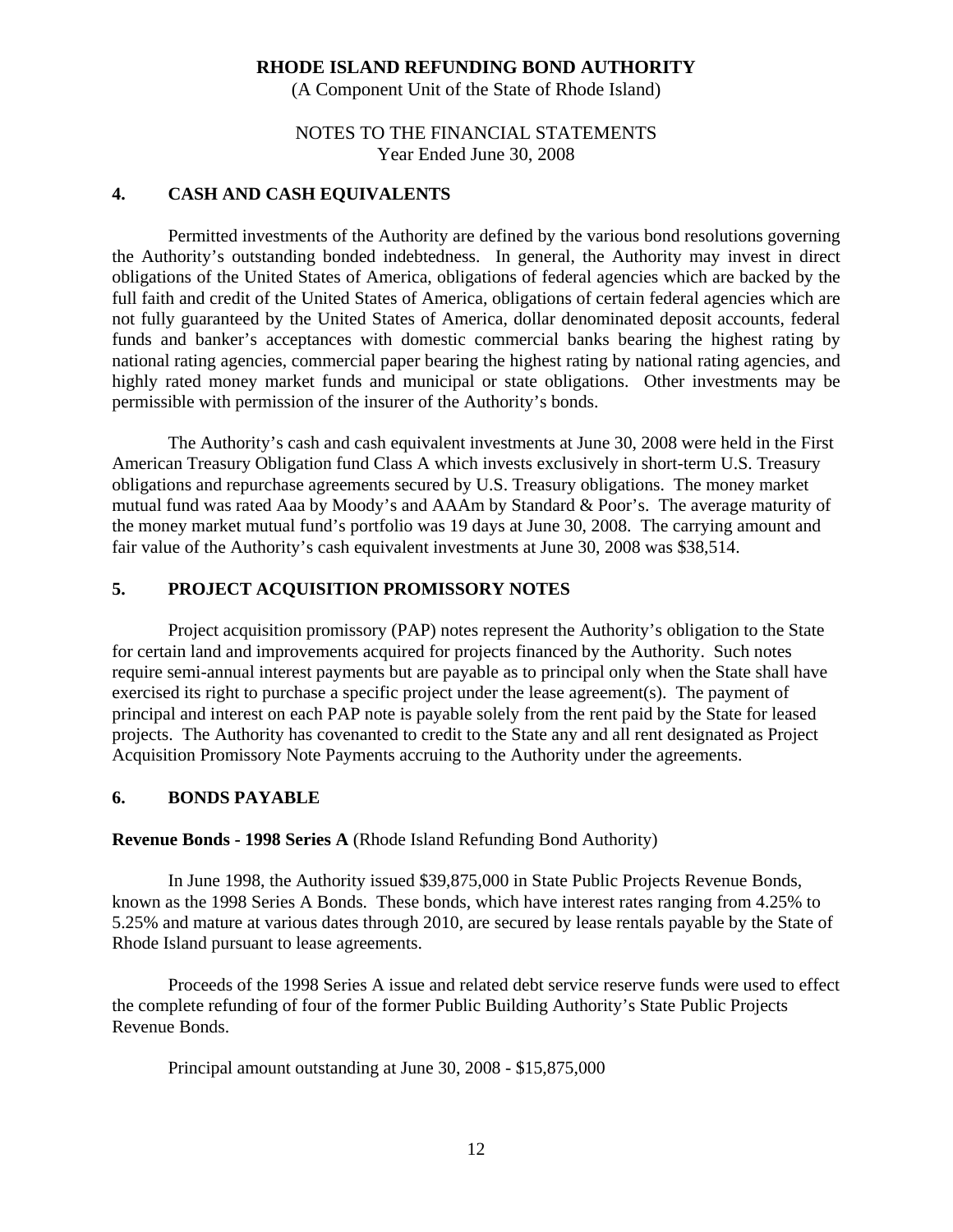(A Component Unit of the State of Rhode Island)

## NOTES TO THE FINANCIAL STATEMENTS Year Ended June 30, 2008

## **6. BONDS PAYABLE (continued)**

#### **Revenue Bonds – 2003 Series A** (Rhode Island Refunding Bond Authority)

In May 2003, the Authority issued \$67,625,000 in State Public Projects Revenue Bonds dated April 1, 2003 which are known as the 2003 Series A Bonds. These bonds, which have interest rates ranging from 3.0% to 5.0% and mature at various dates through 2008, are secured by lease rentals payable by the State of Rhode Island pursuant to lease agreements.

Proceeds of the 2003 Series A issue were used to defease the 1993 Series A revenue bonds.

Principal amount outstanding at June 30, 2008- \$8,360,000.

Debt service requirements from July 1, 2008 to maturity are summarized below for each issue outstanding as of June 30, 2008:

|                       | <b>Revenue Bonds –</b><br>1998 Series A |                          | <b>Revenue Bonds –</b><br>2003 Series A |                 | Total – All issues        |                        |  |
|-----------------------|-----------------------------------------|--------------------------|-----------------------------------------|-----------------|---------------------------|------------------------|--|
| <b>Fiscal</b><br>Year | <b>Principal</b>                        | <b>Interest</b>          | <b>Principal</b>                        | <b>Interest</b> | <b>Principal</b>          | <b>Interest</b>        |  |
| 2009<br>2010          | \$9,835,000<br>6,040,000                | 833.438<br>S.<br>317,100 | \$8,360,000                             | \$209,000       | \$18,195,000<br>6,040,000 | \$1,042,438<br>317,100 |  |
| <b>Total</b>          | \$15,875,000                            | \$1,150,538              | \$8,360,000                             | \$209,000       | \$24,235,000              | \$1,359,538            |  |

| <b>Bonds Payable, Net</b>           |              |
|-------------------------------------|--------------|
| Total bond principal                | \$24,235,000 |
| Add: bond premium                   | 57,505       |
| deferred amount on refunding        | (343, 617)   |
| Bonds payable, net                  | \$23,948,888 |
| Less: current portion               | 18,195,000   |
| Noncurrent portion of bonds payable | \$5,753,888  |

## **7. TRANSFER TO STATE**

During fiscal 2008, the Authority transferred \$331,213 to the State, which represented accumulated investment earnings in the Authority's General Fund.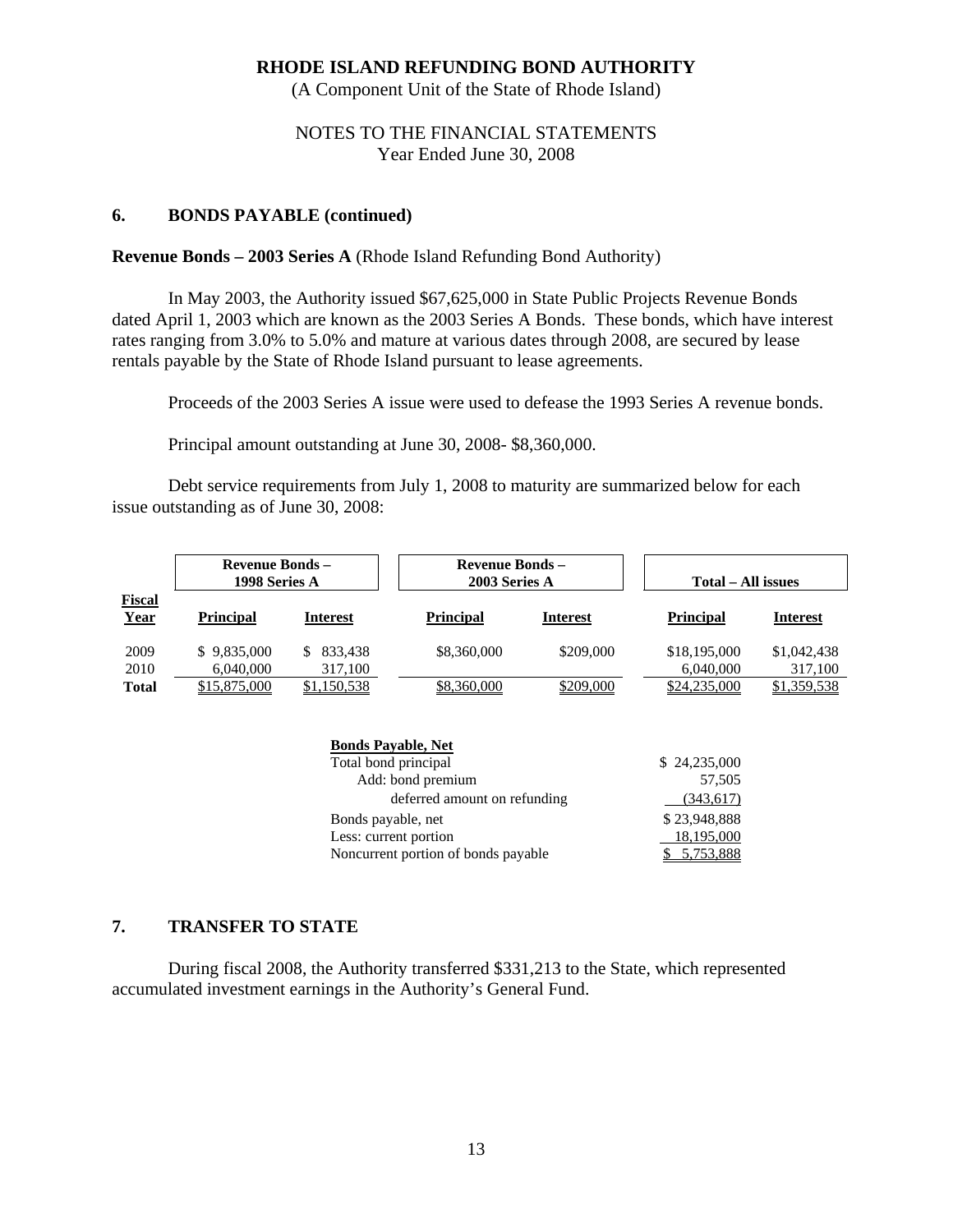## **June 30, 2008 COMBINING STATEMENT OF NET ASSETS**

|                                      | <b>General</b><br><b>Bond</b> |       |                  |                  |
|--------------------------------------|-------------------------------|-------|------------------|------------------|
|                                      |                               | Fund  | <b>Fund</b>      | <b>Total</b>     |
| <b>ASSETS</b>                        |                               |       |                  |                  |
| Current assets:                      |                               |       |                  |                  |
| Cash and cash equivalents            | \$                            |       | \$<br>38,514     | \$<br>38,514     |
| Due from State                       |                               | 2,280 |                  | 2,280            |
| Rentals due                          |                               |       | 18,843,544       | 18,843,544       |
| Total current assets                 |                               | 2,280 | 18,882,058       | 18,884,338       |
| Noncurrent assets:                   |                               |       |                  |                  |
| Rentals due                          |                               |       | 9,889,059        | 9,889,059        |
| Debt issuance costs                  |                               |       | 121,845          | 121,845          |
| Total noncurrent assets              |                               |       | 10,010,904       | 10,010,904       |
| <b>Total assets</b>                  | \$                            | 2,280 | \$<br>28,892,962 | \$<br>28,895,242 |
| <b>LIABILITIES</b>                   |                               |       |                  |                  |
| Current liabilities:                 |                               |       |                  |                  |
| Accounts payable                     | \$                            | 873   | \$               | \$<br>873        |
| Interest payable                     |                               |       | 648,544          | 648,544          |
| Bonds payable (net)                  |                               |       | 18,195,000       | 18,195,000       |
| Total current liablities             |                               | 873   | 18,843,544       | 18,844,417       |
| Noncurrent liabilities:              |                               |       |                  |                  |
| Project acquisition promissory notes |                               |       | 4,295,530        | 4,295,530        |
| Bonds payable (net)                  |                               |       | 5,753,888        | 5,753,888        |
| Total noncurrent liablities          |                               |       | 10,049,418       | 10,049,418       |
| <b>Total liabilities</b>             |                               | 873   | 28,892,962       | 28,893,835       |
| <b>NET ASSETS</b>                    |                               |       |                  |                  |
| Unrestricted                         |                               | 1,407 |                  | 1,407            |
| <b>Total net assets</b>              | \$                            | 1,407 | \$               | \$<br>1,407      |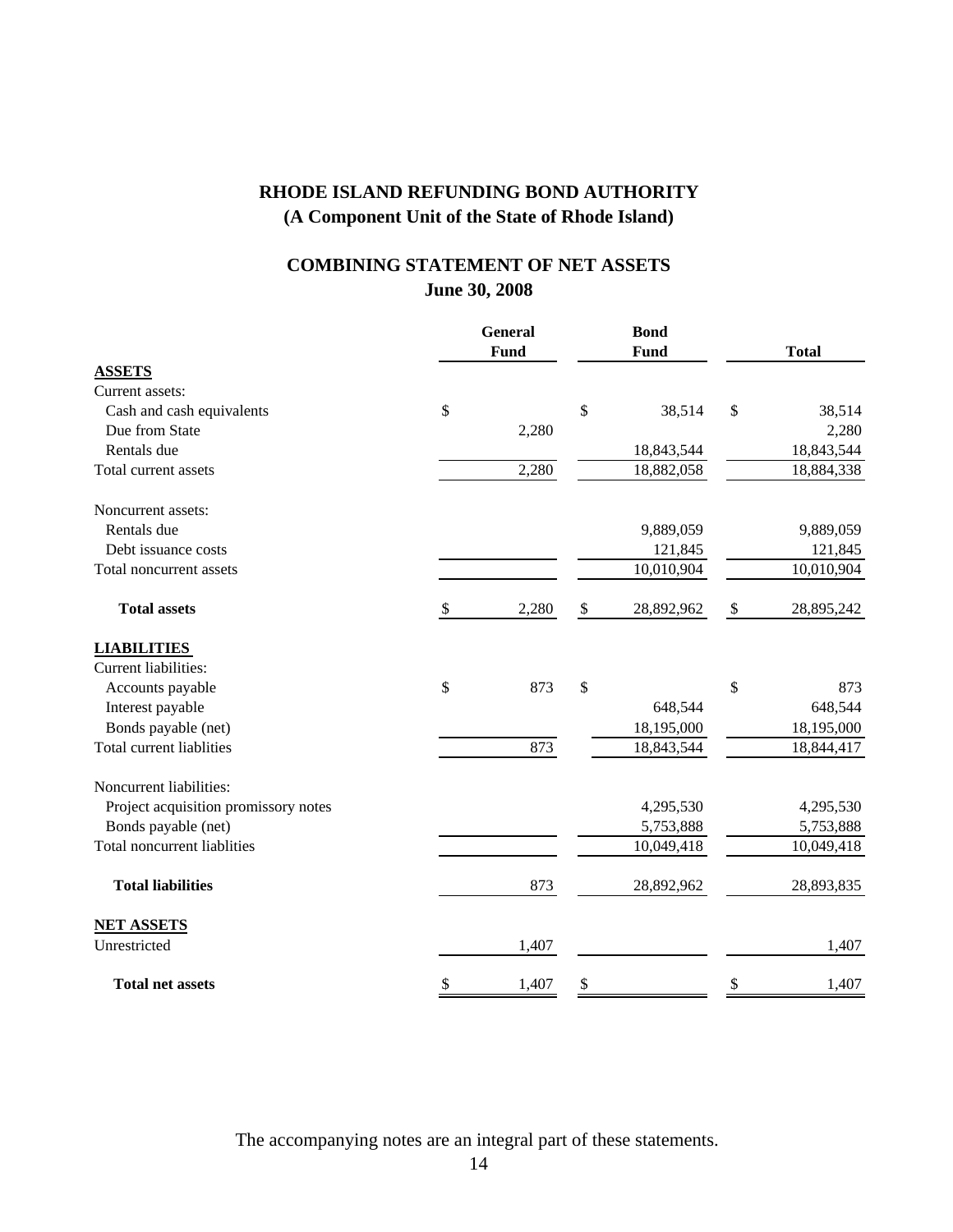## **COMBINING STATEMENT OF REVENUES, EXPENSES AND CHANGES IN NET ASSETS FISCAL YEAR ENDED JUNE 30, 2008**

|                                     | <b>General</b> | <b>Bond</b>     |                 |
|-------------------------------------|----------------|-----------------|-----------------|
|                                     | <b>Fund</b>    | Fund            | <b>Total</b>    |
| <b>Operating revenues</b>           |                |                 |                 |
| Rental income                       | \$             | \$<br>2,096,098 | \$<br>2,096,098 |
| Recovery of administrative costs    | 30,669         |                 | 30,669          |
| <b>Total operating revenues</b>     | 30,669         | 2,096,098       | 2,126,767       |
| <b>Operating expenses</b>           |                |                 |                 |
| Interest expense                    |                | 1,951,097       | 1,951,097       |
| Amortization of debt issuance costs |                | 146,050         | 146,050         |
| Personal services                   | 15,404         |                 | 15,404          |
| Trustee fees                        | 8,005          |                 | 8,005           |
| Professional services               | 7,260          |                 | 7,260           |
| <b>Total operating expenses</b>     | 30,669         | 2,097,147       | 2,127,816       |
| <b>Operating income (loss)</b>      |                | (1,049)         | (1,049)         |
| Nonoperating revenue (expense)      |                |                 |                 |
| Investment income                   | 9,808          | 1,049           | 10,857          |
| <b>Transfer to State</b>            | (331,213)      |                 | (331, 213)      |
| <b>Total nonoperating revenue</b>   | (321, 405)     | 1,049           | (320, 356)      |
| Change in net assets                | (321, 405)     |                 | (321, 405)      |
| Total net assets, July 1, 2007      | 322,812        |                 | 322,812         |
| Total net assets, June 30, 2008     | \$<br>1,407    | \$              | \$<br>1,407     |